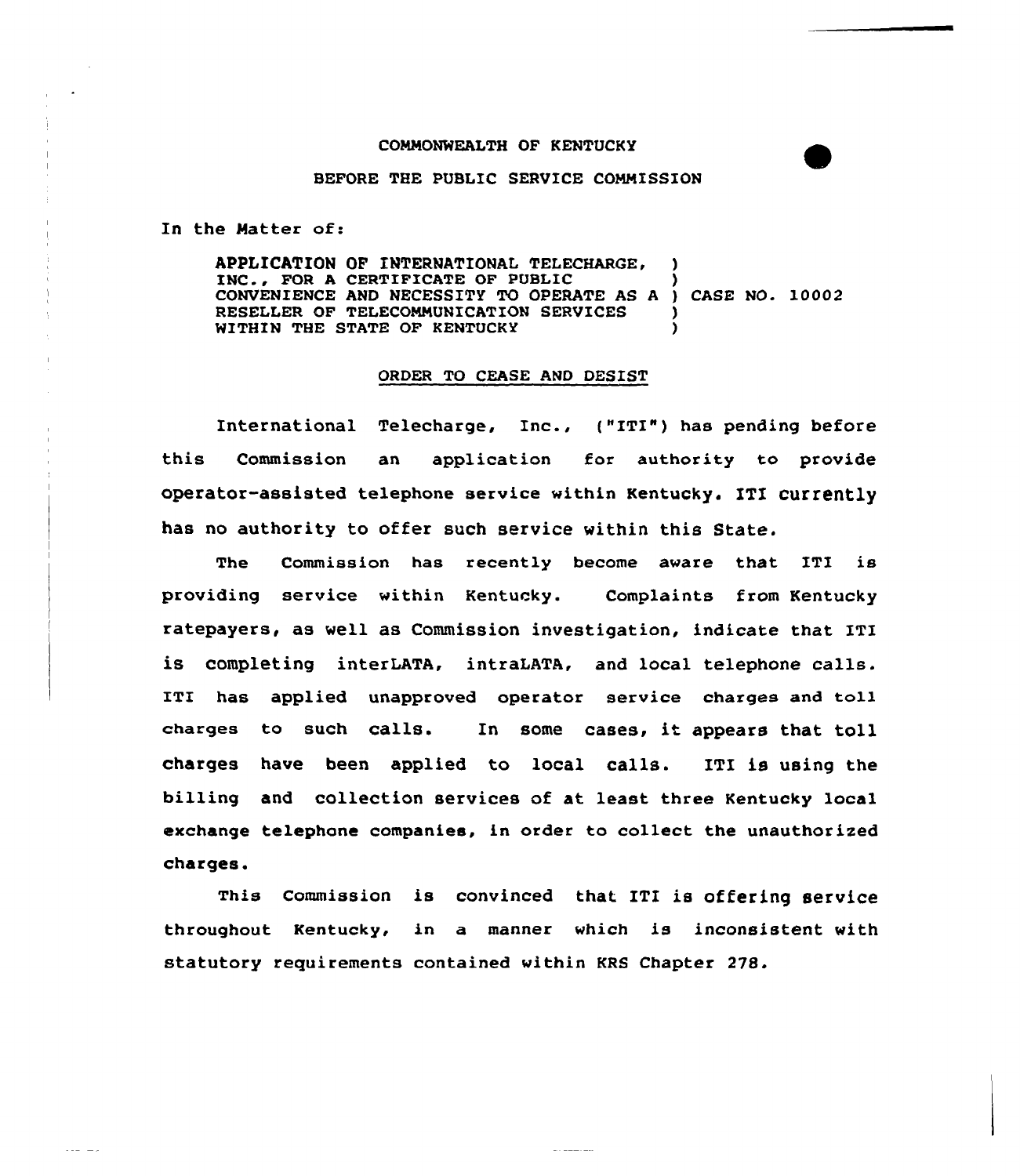The Commission makes the following FINDINGS:

1. ITI is <sup>a</sup> utility within the meaning of KRS 278.010(3)(e);

2. This Commission has exclusive jurisdiction over the rates and services of ITI within the state of Kentucky;

3. ITI has not been granted operating authority by this Commission;

4. ITI's rates and conditions for service have not been found reasonable by this Commission, have not been accepted by and are therefore not filed with this Commission, as required by KRS 278.160;

5. ITI should demonstrate to the Commission how its operation within Kentucky is not a willful violation of KRS 278.160(2); and

6. All Kentucky local exchange telephone companies providing billing and collection services should be notified of the provisions of this Order.

IT IS THEREFORE ORDERED that:

l. ITI cease and desist from offering any telephone service within Kentucky, until such time as this Order is modified or revoked by the Commission, and/or ITI's tariffs are approved;

2. ITI cease and desist from charging, demanding, collecting or receiving compensation for telephone service provided within Kentucky. This includes any attempt to use the billing and collection service of any Kentucky telephone utility, for the collection of any charges applied to calls made within Kentucky;

 $-2-$